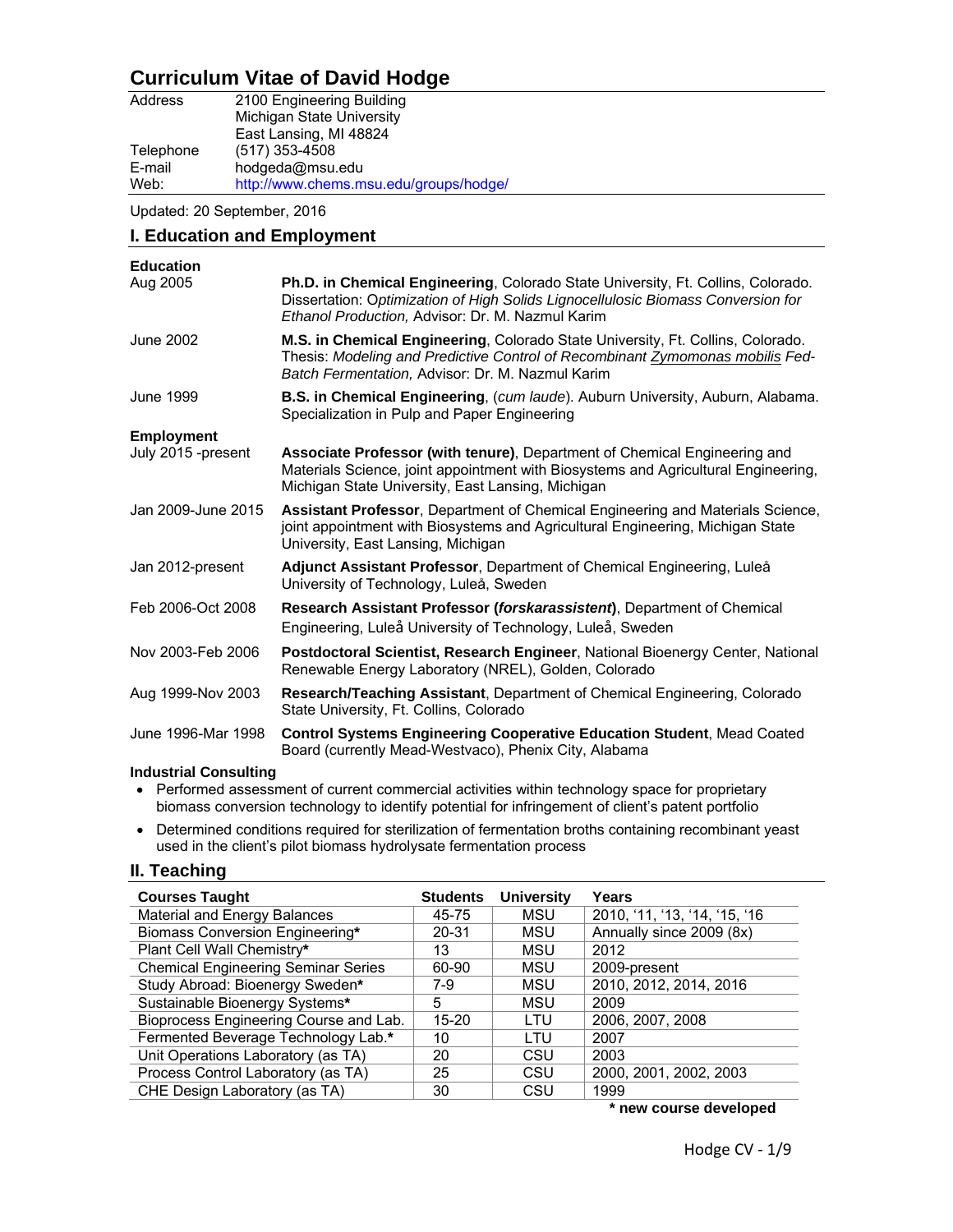Education Workshops and Symposia

- National Effective Teaching Institute, June 23-25, 2011. Vancouver, BC
- MSU Teaching and Learning Symposium, March 26, 2010
- STEM Education Symposium, MSU, October 1, 2009
- NSF Workshop, Enhancement of Chemical Engineering Curricula with Biological Applications in Fluid Transport. August 6-8, 2009, San Jose, CA.

### **III. Research**

| Research Funding                                                              |                                                                                                                                                                                                                                                                |
|-------------------------------------------------------------------------------|----------------------------------------------------------------------------------------------------------------------------------------------------------------------------------------------------------------------------------------------------------------|
| 2016-2020                                                                     | Integrated conversion of forest residues into methane and carbonized biobased<br>materials. Pl: Stina Jansson. Co-Pls: Jerker Fick; Ulrika Rova; Paul<br>Christakopoulos; David Hodge. Forskningsrådet Formas - SWEDEN                                         |
| 2014-2016                                                                     | Understanding and Modulation of Interfacial Properties within Plant Cell Wall<br>Pores to Facilitate Enzymatic Deconstruction and Conversion to Biofuels. Pl:<br>David Hodge. Co-PI: Ilsoon Lee. NSF CBET Energy for Sustainability, NSF<br>CBET 1336622       |
| 2012-2017                                                                     | Improved Catalyzed Oxidative Pretreatment. Project Lead: Eric Hegg, Project<br>Co-Lead: David Hodge. DOE, Great Lakes Bioenergy Research Center, BER<br>DE-FC02-07ER64494                                                                                      |
| 2014-2015                                                                     | Combined Catalyst Recovery and Detoxification of Hydrolysates from Cu-<br>Catalyzed AHP Pretreatment of Woody Biomass. Pl: David Hodge, Co-PI: Eric<br>Hegg. MSU Michigan Translational Research and Commercialization (MTRAC)<br>Program for the Bio-Economy. |
| 2014-2015                                                                     | Catalytic Oxidation of Biorefinery- and Forest Products Industry-Derived Lignins<br>for the Production of Functionally Active Aromatic Monomers. Pl: David Hodge,<br>Co-PI: Eric Hegg. USDA, Northeast Sun Grant Initiative                                    |
| 2009-2013                                                                     | Characterization and Scale-up of Alkaline Peroxide Pretreatment. Project<br>Lead: David Hodge. DOE BER, Great Lakes Bioenergy Research Center, BER<br>DE-FC02-07ER64494                                                                                        |
| 2009-2012                                                                     | Fractionation of Alkaline Pulping Liquors for Fuel and Chemical Production. PI:<br>David Hodge. Northeast Sun Grant Initiative                                                                                                                                 |
| 2007                                                                          | Production of Succinic Acid using Feedstocks from the Forest. Processum<br><b>Biorefinery Initiative AB</b>                                                                                                                                                    |
| 2007                                                                          | Kempe Foundation Endowed Fellowship, Sweden                                                                                                                                                                                                                    |
| <b>PhD Students Advised</b>                                                   |                                                                                                                                                                                                                                                                |
| <b>Current Students</b><br><b>Thanaphong</b><br>Phongpreecha<br>Expected 2018 | Chemical Engineering, Michigan State University. Project: Integrated<br>Experimental and Computational Approach to Understanding Catalytic<br>Delignification and Lignin Depolymerization in H-Donating Solvents.                                              |
| Lisaura Maldonado-<br>Pereira<br>Expected 2018                                | Chemical Engineering, Michigan State University. Project: Physical<br>Fractionation for Optimal Processing of Bioenergy Grasses.                                                                                                                               |
| <b>Jacob Crowe</b><br>Expected 2017                                           | Chemical Engineering, Michigan State University. Project: Understanding and<br>Modulation of Interfacial Properties within Plant Cell Wall Pores to Facilitate<br>Enzymatic Deconstruction and Conversion to Biofuels.                                         |
| <b>Graduated Students</b>                                                     |                                                                                                                                                                                                                                                                |
| <b>Muyang Li</b><br>Spring 2015                                               | Biosystems & Agricultural Engineering, Michigan State University.<br>Dissertation: Structural Characterization of Alkaline Hydrogen Peroxide (AHP)<br>Pretreated Biomass. Currently: Postdoc with Shi-You Ding, Plant Biology,<br>Michigan State University    |
| Zhenglun Li<br>Spring 2014                                                    | Chemical Engineering, Michigan State University. Dissertation: Catalyzed<br>Oxidative Delignification and Pretreatment with Cu-diimines. Currently:<br>Teaching faculty at Oregon State University                                                             |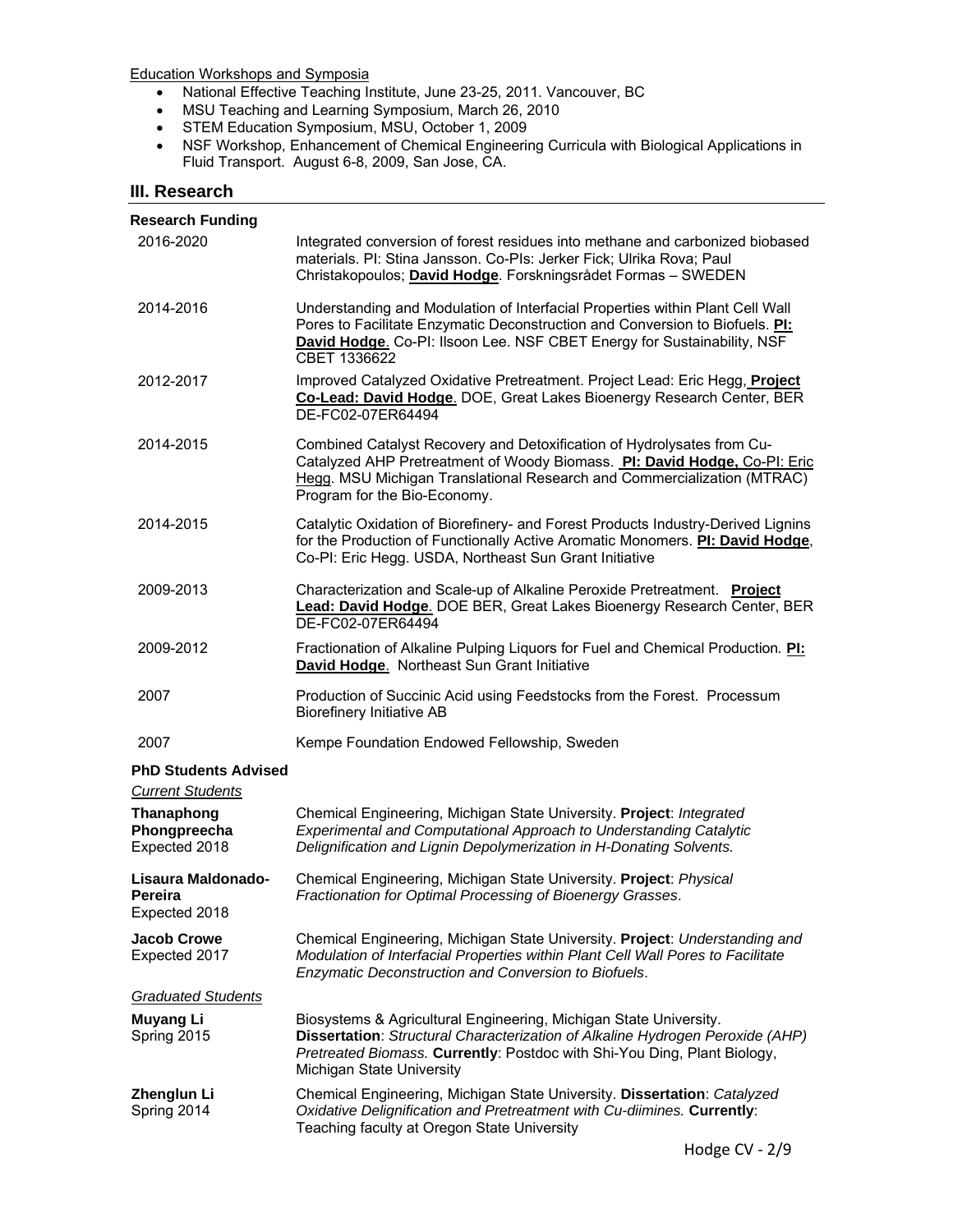| <b>Ryan Stoklosa</b><br>Spring 2014                     | Chemical Engineering, Michigan State University. Dissertation: Fractionation<br>of Alkaline Pretreatment Liquors for Fuel and Chemical Production. Currently:<br>Postdoc in Hodge laboratory                                      |  |
|---------------------------------------------------------|-----------------------------------------------------------------------------------------------------------------------------------------------------------------------------------------------------------------------------------|--|
| <b>Daniel Williams</b><br>Spring 2014                   | Chemical Engineering, Michigan State University. Dissertation:<br>Characterization and Scale-Up of Alkaline Hydrogen Peroxide Pretreatment.<br>Currently: Element Materials Technology, Plymouth, Michigan                        |  |
| <b>MS Students Advised</b><br><b>Graduated Students</b> |                                                                                                                                                                                                                                   |  |
| <b>Dhruy Gambhir</b><br>Spring 2016                     | Chemical Engineering, Michigan State University. Non-Thesis Project: Lignin<br>to Polyols Life Cycle Assessment and Economic Analysis.                                                                                            |  |
| <b>Elizabeth Hagbjer</b><br>Summer 2012                 | Chemical Engineering, Luleå University of Technology. Thesis:<br>Characterization of Solubility and Aggregation of Alkaline Extracted Plant Cell<br>Wall Biopolymers. Currently: Preem AB, Lysekil, Sweden                        |  |
| <b>Muyang Li</b><br>Spring 2012                         | Chemical Engineering, Michigan State University. Thesis: Structural<br>Characterization of Alkaline Hydrogen Peroxide (AHP) Pretreated Biomass.<br>Currently: Postdoc with Shi-You Ding, Plant Biology, Michigan State University |  |
| <b>Caroline Häggström</b><br>Spring 2008                | Chemical Engineering, Luleå University of Technology. Thesis: Media<br>requirements for aerobic cultivation of Saccharomyces cerevisiae TMB3400F-<br>30-3 on softwood hydrolysate. June 2008. Currently: Wibax AB, Piteå, Sweden  |  |
| <b>Jonas Vinblad</b><br>von Walter<br>Summer 2007       | Chemical Engineering, Luleå University of Technology. Thesis: Integration of<br>Alkaline Hemicellulose Extraction into a Kraft Pulp Mill. Currently: SunPine<br>AB, Piteå, Sweden                                                 |  |
| <b>Other Researchers Advised</b>                        |                                                                                                                                                                                                                                   |  |
| Gilberto Iñiguez-<br>Covarrubias                        | Visiting Faculty from Universidad de Guadalajara, Guadalajara, Mexico.<br>Summer 2016.                                                                                                                                            |  |
| Pachara Sattayawat                                      | Visiting Scholar from Chiang Mai University, Chiang Mai, Thailand. Fall 2015.                                                                                                                                                     |  |
| Guilong Yan                                             | Visiting Scholar from Huaiyin Normal University, Nanjing, China. February 2015-<br>February 2016                                                                                                                                  |  |
| Ryan Stoklosa                                           | Postdoctoral Research Associate, September 2014-present                                                                                                                                                                           |  |

| Aditya Bhalla | <b>Postdoctoral Research Associate, (co-advised with Dr. Eric Hegg, MSU)</b><br>Biochemistry) August 2013 -present |
|---------------|--------------------------------------------------------------------------------------------------------------------|
| Tongjun Liu   | Postdoctoral Research Associate, July 2009-December 2013                                                           |

| Fernando Peregrino             | Visiting Scholar from Universidad Nacional de Colombia, Bogotá, Colombia. |
|--------------------------------|---------------------------------------------------------------------------|
| Cordoba-Velasquez Summer 2012. |                                                                           |

## **Undergraduate and High School Student Researchers Advised**

|                | <b>Student</b>         | <b>Home University</b>           | <b>Major</b>                | <b>Period</b>      |
|----------------|------------------------|----------------------------------|-----------------------------|--------------------|
| 1.             | Georginelly            | Universidade do Ceará.           | Mechanical                  | Summer 2016        |
|                | Ferreira-Inácio        | Fortaleza, Brazil                | Engineering                 |                    |
| 2.             | <b>Ben Gardner</b>     | Tuskegee Institute               | <b>Chemical Engineering</b> | Summer 2016        |
| 3.             | Angel Santiago-        | University of Puerto Rico,       | <b>Chemical Engineering</b> | Summer 2016        |
|                | Colón                  | Mayaqüez                         |                             |                    |
| 4.             | <b>Kendall Christy</b> | Michigan State University        | <b>Chemical Engineering</b> | Fall 2015-Sp. 2016 |
| 5.             | Rachael Zarger         | Michigan State University        | <b>Chemical Engineering</b> | Fall 2015-Sp. 2016 |
| 6.             | Shahrazad Polk         | <b>Texas Southern University</b> | Chemistry                   | Summer 2015        |
| 7 <sub>1</sub> | Pedro Ursulino dos     | Un. Federal de Sergipe,          | <b>Chemical Engineering</b> | Summer 2015        |
|                | Santos, Jr.            | São Cristóvão, Brazil            |                             |                    |
| 8.             | Nicholas Hool          | Michigan State University        | <b>Chemical Engineering</b> | Summer 2015        |
| 9 <sub>1</sub> | Nicholas Feringa       | Michigan State University        | <b>Chemical Engineering</b> | Fall 2014-present  |
| 10.            | Alicia Martínez        | Un. Politécnica de Madrid        | <b>Materials Science</b>    | <b>Fall 2014</b>   |
| 11.            | Mario Gutiérrez        | Michigan State University        | <b>Chemical Engineering</b> | Summer 2014        |
| 12.            | <b>Benjamin Seeley</b> | Michigan State University        | <b>Chemical Engineering</b> | Summer 2014        |
| 13.            | Henry Pan              | Michigan State University        | <b>Chemical Engineering</b> | June 2014-May 2015 |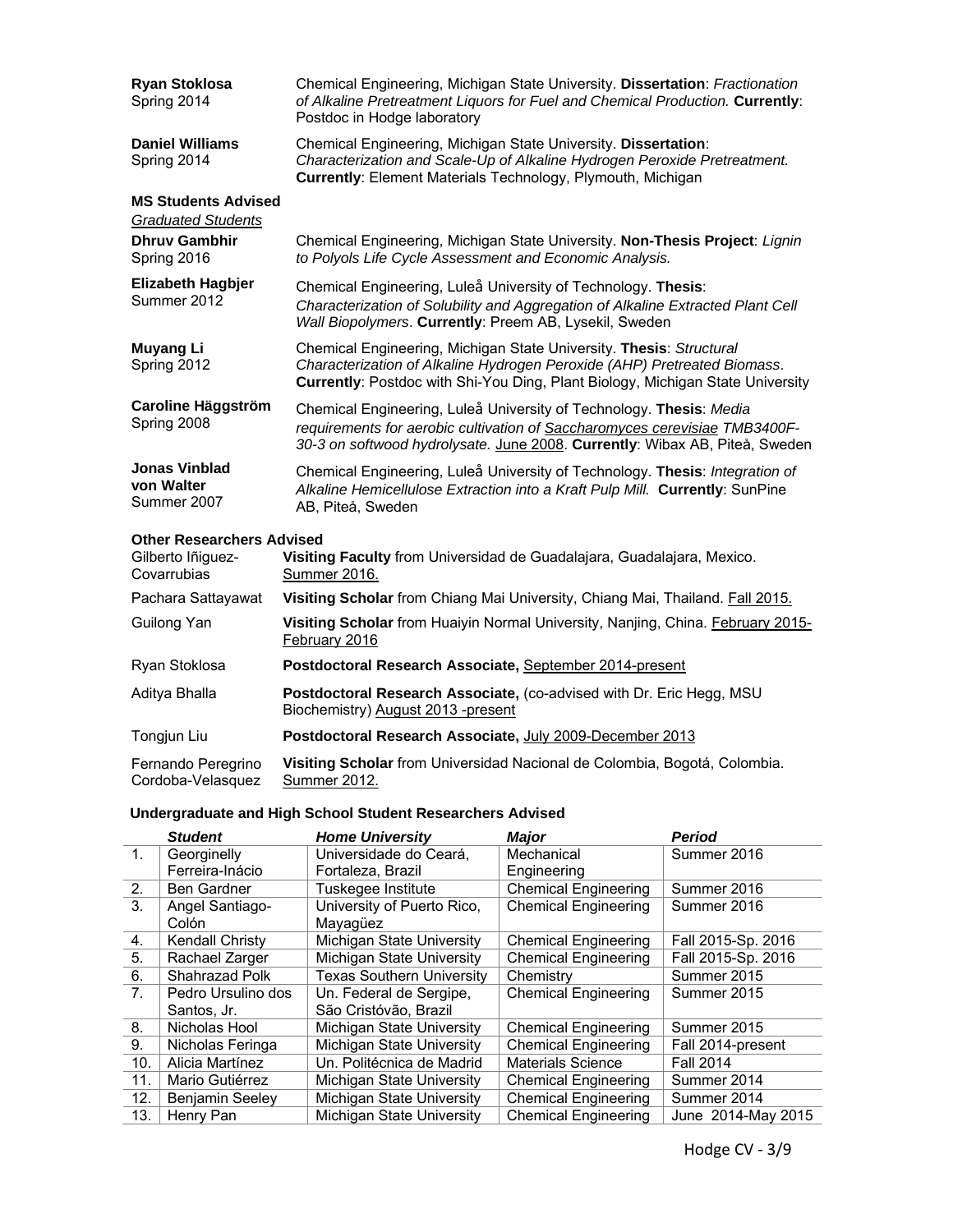| 14. | Lannie Norris       | Michigan State University        | <b>Chemical Engineering</b> | <b>Fall 2013</b>   |
|-----|---------------------|----------------------------------|-----------------------------|--------------------|
| 15. | John Groetsch       | Michigan State University        | <b>Chemical Engineering</b> | Fall 2013-Sp.2014  |
| 16. | <b>Avery Banks</b>  | University of Michigan           | <b>Chemical Engineering</b> | Summer 2013        |
| 17. | Tim Magee           | Michigan State University        | <b>Chemical Engineering</b> | Summer 2013        |
| 18. | Andrew Accardo      | Michigan State University        | <b>Chemical Engineering</b> | Summer 2013        |
| 19. | Genevieve Gagnier   | Michigan State University        | <b>Chemical Engineering</b> | <b>Fall 2012</b>   |
| 20. | Phu Ho              | <b>High School Student</b>       |                             | Summer 2012        |
| 21. | Natassa Christides  | Michigan State University        | <b>Chemical Engineering</b> | Fall 2011-Sp. 2013 |
| 22. | Jaowen Zhang        | <b>Zheijang University</b>       | Biosys. Engineering         | Summer 2011        |
| 23. | Serena Brodsky      | University of Illinois           | Agric. and Biol. Eng.       | Summer 2011        |
| 24. | John Hill           | Michigan State University        | <b>Chemical Engineering</b> | <b>Fall 2010</b>   |
| 25. | <b>Charles Chen</b> | Michigan State University        | <b>Chemical Engineering</b> | Sept 2010-May 2013 |
| 26. | Alex Smith          | Michigan State University        | <b>Chemical Engineering</b> | June 2010-May 2011 |
| 27. | Marc Hansen         | Michigan State University        | <b>Chemical Engineering</b> | Sept 2009-May 2011 |
| 28. | Aaron Vigil         | Michigan State University        | <b>Chemical Engineering</b> | Summer 2010        |
| 29. | Beipei Tao          | <b>Zheijang University</b>       | Biosys. Engineering         | Summer 2010        |
| 30. | Phil Lehman         | Michigan State University        | <b>Chemical Engineering</b> | June 2009-Aug 2009 |
| 31. | Ana Vočina          | University of Ljubljana          | <b>Chemical Engineering</b> | <b>Fall 2006</b>   |
| 32. | Michael Ware        | <b>Colorado State University</b> | <b>Chemical Engineering</b> | Summer 2003        |

## **IV. Service and Outreach**

#### **Professional Memberships**

- American Institute of Chemical Engineers (AIChE), 2008-present
- American Society of Agricultural and Biological Engineers (ASABE), 2014-present
- Society for Industrial Microbiology (SIM), 2002-present
- American Society for Microbiology (ASM), 2013-present
- American Society for Engineering Education (ASEE), 2009-2011

#### *Ad hoc* **Reviewer**

More than 150 reviews since 2009 for more than 40 journals including:

*Applied Biochemistry & Biotechnology Applied Energy ACS Sustainable Chemistry & Engineering Biochemical Engineering Journal BioEnergy Research Biofuels Bioproducts & Biorefining Biomacromolecules Biomass & Bioenergy Biomass Conversion & Biorefinery Bioprocess & Biosystems Engineering Bioresource Technology BioResources Biotechnology & Bioengineering Biotechnology for Biofuels Biotechnology Progress Chemical Communications Chemical Engineering Education Chemical Engineering & Technology Carbohydrate Polymers* 

*Catalysis Today Cellulose Chemical Engineering Education Energy & Fuels Enzyme & Microbial Technology Green Chemistry Holzforschung Industrial Biotechnology Industrial Crops and Products Industrial & Engineering Chemistry Research Journal of Applied Polymer Science Journal of Bioremediation & Biodegradation Journal of Bioscience & Bioengineering Journal of Environmental Engineering Journal of Experimental Botany Journal of Ind. Microbiology & Biotechnology Journal of Wood Chemistry & Technology Letters in Applied Microbiology Process Biochemistry* 

#### **Proposal Reviewer**

 *U.S. Federal*

- NSF EPSCoR RII
- DOE SBIR phase I
- USDA-NIFA Biomass Research and Development Initiative (BRDI)
- NSF CBET: Biotechnology, Biochemical, and Biomass Engineering
- South Central SunGrant Initiative
- Science advisory board member for DOE's Joint Bioenergy Energy Institute's (JBEI) Advanced Biofuels Process Development Unit (ABPDU), Emeryville, CA. 2011-2014

#### *International*

• National Science Centre (NCN), Poland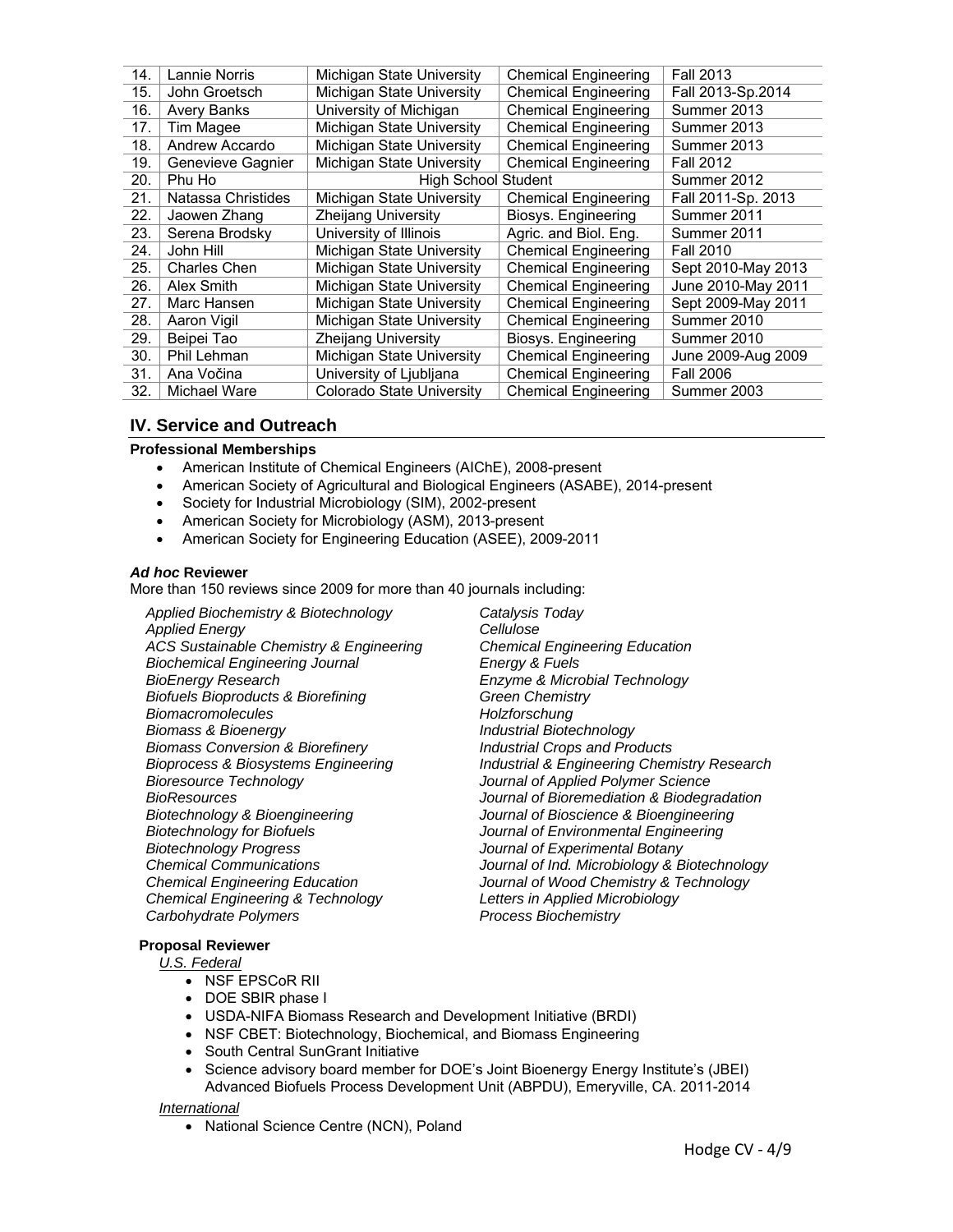- Canada Foundation for Innovation (CFI), Canada
- National Fund for Scientific & Technological Development (FONDECYT), Chile
- Le Fonds de recherche du Québec Nature et technologies (FRQNT), Canada

#### **External PhD Examiner**

- Department of Geosciences and Natural Resource Management, University of Copenhagen, Denmark. August 2015
- Faculty of Science and Humanities, Anna University-Chennai, India. Sept. 2015

#### **PhD Committee Membership:**

| <b>Student</b>         | <b>Department</b>             | <b>Advisor</b>       | <b>Completed</b> |
|------------------------|-------------------------------|----------------------|------------------|
| Sayli Bote             | <b>Chemical Engineering</b>   | Ramani Narayan       | Current          |
| George Cain            | <b>Chemical Engineering</b>   | Kris Berglund        | Current          |
| Gracie-Lou Klinger     | Chemistry                     | Ned Jackson          | Current          |
| Nicole Shriner         | <b>Chemical Engineering</b>   | Kris Berglund        | Current          |
| Imam Nezam             | <b>Chemical Engineering</b>   | Dennis Miller        | Current          |
| Hugh MacDowell         | <b>Chemical Engineering</b>   | Ramani Narayan       | Current          |
| Saisi Xue              | <b>Chemical Engineering</b>   | <b>Bruce Dale</b>    | Current          |
| Zhu Shen               | Forestry                      | Pascal Kamden        | Current          |
| Achira Mukhopadhyay    | <b>Plant Biology</b>          | Jonathan Walton      | Current          |
| <b>Mahlet Garedew</b>  | <b>Biosystems Engineering</b> | <b>Chris Saffron</b> | Current          |
| Caitlyn Kowalsky       | <b>Chemical Engineering</b>   | Tim Whitehead        | Spring 2016      |
| Zhiguo Liu             | <b>Biosystems Engineering</b> | Yan Liu              | Spring 2016      |
| <b>Tyler Jordison</b>  | <b>Chemical Engineering</b>   | Dennis Miller        | <b>Fall 2015</b> |
| Aaron Oberg            | <b>Chemical Engineering</b>   | Dennis Miller        | <b>Fall 2015</b> |
| Arati Santhanakrishnan | <b>Chemical Engineering</b>   | Dennis Miller        | Spring 2015      |
| Lei Wang               | Forestry                      | Pascal Kamden        | <b>Fall 2014</b> |
| Adam Jaros             | <b>Chemical Engineering</b>   | Kris Berglund        | <b>Fall 2013</b> |
| Ankush Ghokole         | <b>Chemical Engineering</b>   | Ilsoon Lee           | <b>Fall 2013</b> |
| Xiaoqing Wang          | <b>Biosystems Engineering</b> | Wei Liao             | <b>Fall 2012</b> |
| Wei Wang               | <b>Chemical Engineering</b>   | Ilsoon Lee           | <b>Fall 2012</b> |
| Shaowen Ji             | <b>Chemical Engineering</b>   | Ilsoon Lee           | <b>Fall 2012</b> |
| Pragnya Eranki         | <b>Chemical Engineering</b>   | <b>Bruce Dale</b>    | Summer 2012      |
| Rebecca Garlock        | <b>Chemical Engineering</b>   | <b>Bruce Dale</b>    | Summer 2012      |
| Tim Petrik             | <b>Chemical Engineering</b>   | Kris Berglund        | Summer 2011      |

#### **MS Committee Membership:**

| <b>Student</b>        | Department                    | <b>Advisor</b>   | <b>Completed</b> |
|-----------------------|-------------------------------|------------------|------------------|
| Yingkui Zhong         | <b>Biosystems Engineering</b> | Yan Liu          | Current          |
| Mona Shaaban          | Horticulture                  | Randolph Beaudry | Spring 2016      |
| Kristen Henn          | <b>Biosystems Engineering</b> | Chris Saffron    | Spring 2015      |
| John Budaj            | <b>Biosystems Engineering</b> | Chris Saffron    | <b>Fall 2015</b> |
| <b>Mahlet Garedew</b> | <b>Biosystems Engineering</b> | Chris Saffron    | Spring 2014      |
| Jason Bouvee          | <b>Biosystems Engineering</b> | Chris Saffron    | <b>Fall 2013</b> |
| Michael Zanotti       | <b>Biosystems Engineering</b> | Wei Liao         | <b>Fall 2013</b> |
| James MacLelan        | <b>Biosystems Engineering</b> | Wei Liao         | Summer 2012      |
| <b>Charles Teater</b> | <b>Biosystems Engineering</b> | Wei Liao         | Spring 2010      |
| Ying Liu              | <b>Biosystems Engineering</b> | Wei Liao         | Spring 2010      |
| Xiaorui Niu           | <b>Biosystems Engineering</b> | Wei Liao         | Spring 2010      |

#### **Conference Organization**

- **Area Programming Chair**, (Area 23b) Sustainable Biorefineries within Sustainable Engineering Forum. AIChE Annual Meeting, 2015, Salt Lake City, UT.
- **Session Chair,** 2 sessions at AIChE Annual Meeting, 2015, Salt Lake City, UT.
- **Area Programming Chair**, (Area 23b) Sustainable Biorefineries within Sustainable Engineering Forum. AIChE Annual Meeting, 2014, Atlanta, GA.
- **Organizing Committee**, DOE GLBRC 2013 Retreat, South Bend, IN.
- **Session Chair**, Alkaline Pretreatments, 35<sup>th</sup> Symposium on Biotechnology for Fuels and Chemicals, 2013, Portland, OR.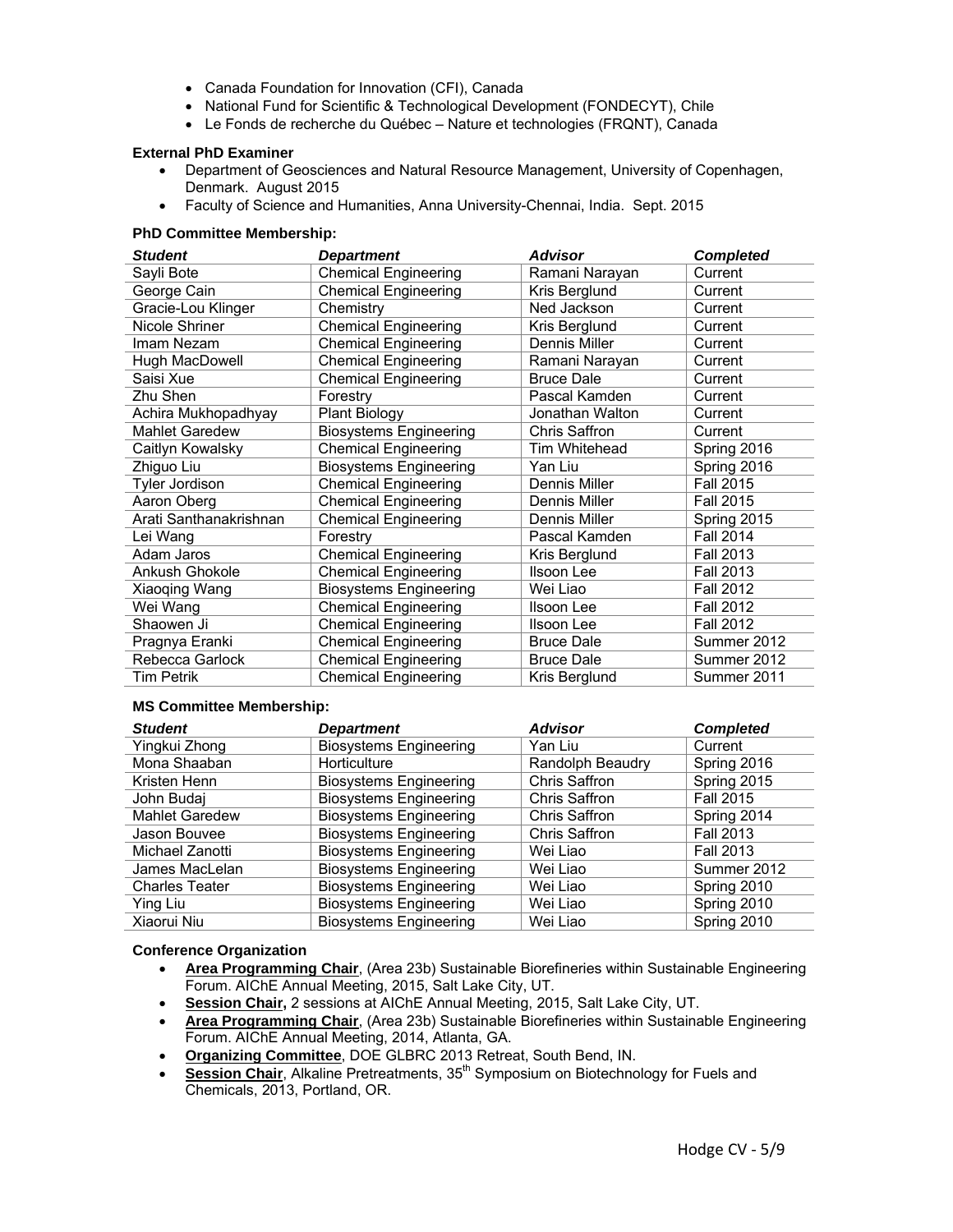- **Session Moderator**, Pretreatment, DOE GLBRC Biomass Deconstruction Retreat, 9 Jan. 2012, East Lansing, MI.
- **Session Chair**, Biological Conversions and Processes for Renewable Feedstocks, AIChE Annual Meeting, 2011, Minneapolis, MN.
- **Session Chair**, Bioprocessing and Separations Technology, 33<sup>rd</sup> Symposium on Biotechnology for Fuels and Chemicals, 2011, Seattle, WA.
- **Organizing Committee**, Biomass Waste to Energy Summit, Nov. 9, 2010, East Lansing, MI.
- **Session Co-chair**, Biological Conversions and Processes for Renewable Feedstocks I, AIChE Annual Meeting, 2010, Salt Lake City, UT.
- **Session Chair**, Biological Conversions and Processes for Renewable Feedstocks II, AIChE Annual Meeting, 2010, Salt Lake City, UT.
- **Session Chair**, Pretreatment: What is it? How can it be improved? DOE GLBRC Retreat. May 17-19, 2010, South Bend, IN.
- **Session Co-chair**, Poster Session: Sustainability and Sustainable Biorefineries. AIChE Annual Meeting, 2009, Nashville, TN.

#### **University/Center/Department Service**

- Chemical Engineering Graduate Coordinator. Beginning 2017.
- College of Engineering undergraduate awards and financial aid committee, Fall 2016-present
- Chemical Engineering Seminar Series Organizer and Host, Fall 2009-present
- University Committee on Student Affairs, Fall 2009-Spring 2013
- DOE GLBRC Seminar Series Organizing Committee, Spring 2011-December 2013

### **K-12 Outreach**

- High School Engineering Institute (HSEI) Program. Lectures and hands-on laboratory activities for 40-50 high school students. June 2010; June 2013; June 2014; June 2015; June 2015
- Future Scientist Program. Hosted a high school student for 8 weeks in my laboratory in a program sponsored by the MSU Office of the Vice President for Research and Graduate Studies, the MSU Clinical and Translational Sciences Institute, the American Cancer Society, and the Lansing School District. Summer 2012

## **V. Awards**

• MSU Academy of Global Engagement Fellow 2013-2014

## **VI. Publications and Presentations**

#### **Invited Research Presentations**

- 1. **EU COST Action FP 1306 Coordination Meeting**: Valorisation of lignocellulosic biomass side streams for sustainable production of chemicals, materials & fuels using low environmental impact technologies. Invited Speaker. Lisbon, Portugal. October 2016.
- 2. **Luleå University of Technology**, Department of Chemical Engineering. Department Retreat. August 2016.
- 3. **Luleå University of Technology**, Department of Chemical Engineering, NMR and Green Chemistry Workshop. October 2015.
- 4. **University of Copenhagen**, Department of Forestry and Urban Landscape, Copenhagen, Denmark. August 2015. (Host: Claus Felby)
- 5. **Institute of Chemical Technology**, Department of Chemical Engineering, Mumbai, India. July 2014. (Host: Sunil Bhagwat)
- 6. **Mid-Michigan AIChE Chapter Monthly Meeting**, Midland, Michigan. Guest Speaker, February 2014. (Host: Maxine Cotrell)
- 7. **Auburn University**, Department of Biosystems Engineering, November 2013. (Host: Maobing Tu)
- 8. **Huazhong University of Science and Technology**, Department of Biotechnology, Wuhan, China. October 2012. (Host: Xiaoyu Zhang)
- 9. **University of Maine**, Department of Chemical Engineering. September 2012. (Host: Peter van Walsum)
- 10. **Umeå Plant Sciences Centre**, Department of Plant Physiology at Umeå University and the Department of Forest Genetics and Plant Physiology at the Swedish University of Agricultural Sciences (SLU), Umeå. Sweden. May 2012. (Host: Hannele Tuominen)
- 11. **Clemson University**, Department of Chemical Engineering. April 2012. (Host: Mark Thies)
- 12. **Cornell University**, Energy Engineering Seminar Series. February 2012. (Host: Jeff Tester)
- 13. **University of Toledo**, Department of Chemical & Environmental Engineering. February 2010. (Host: Sasidhar Varanasi)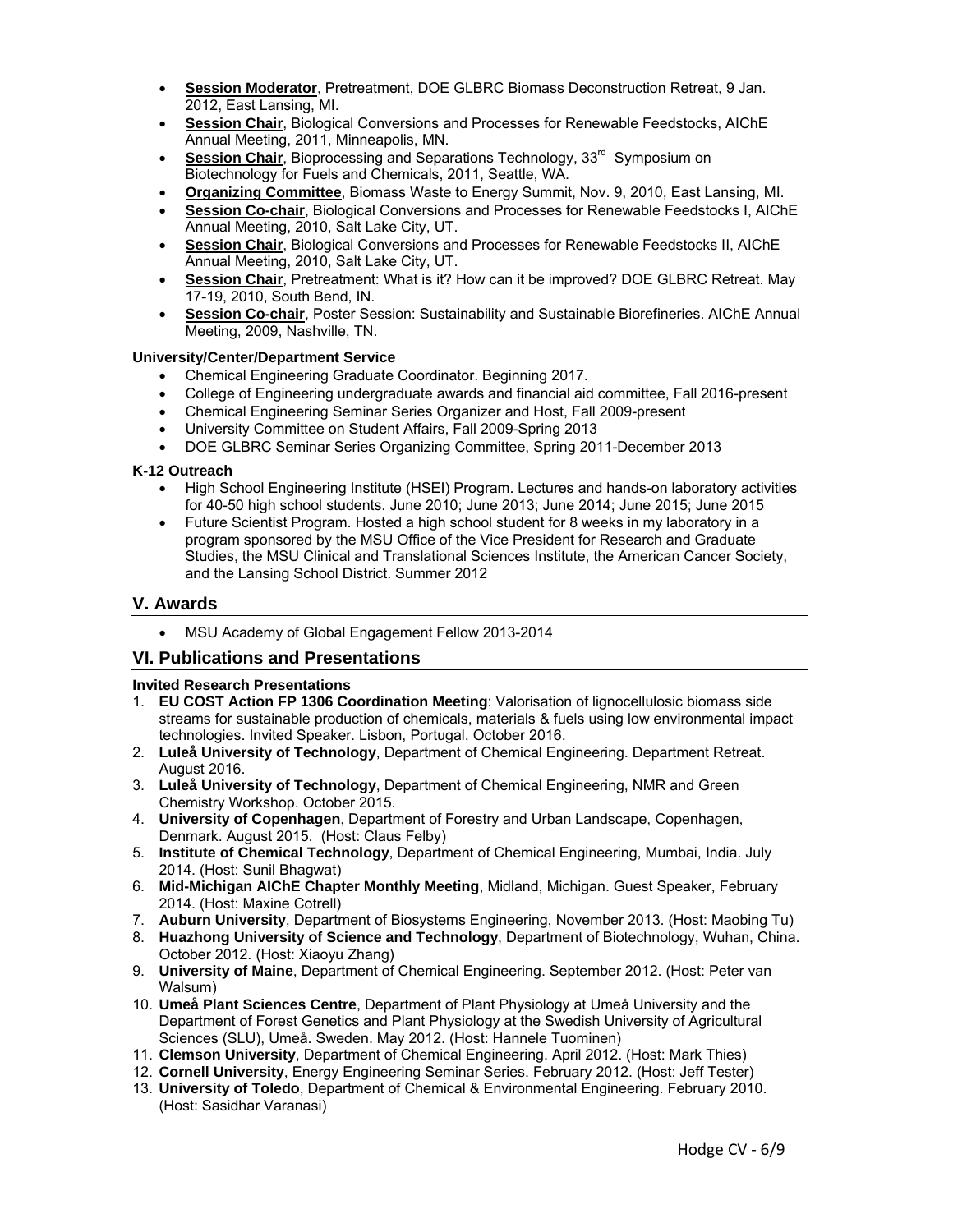#### **Peer-Reviewed Publications**

*Total Citations: >1000; h-index: 16; i10-index: 21 (Google Scholar as of Sept.20, 2016) Graduate student (\*),undergraduate (\*\*), or postdoc or visiting scholar (\*\*\*) supervised by Dr. Hodge* 

Manuscripts In Review:

- 1. Orjuela A, da Costa Sousa L, Uppugundla N, **Williams DL\*,** Dale BE, **Hodge DB**, Balan V (in review). Techno-economic comparison of centralized versus decentralized biorefineries for two alkaline pretreatment processes. *Biores Technol.*
- 2. Wells T, Khuu LR, Das P, Meng X, **Stoklosa RJ\*\*\*, Bhalla A\*\*\***, **Hodge DB**, Yuan JS, Ragauskas AJ (in review). Conversion of corn stover alkaline pretreatment waste streams into biodiesel via *Rhodococci.*

Published:

- 3. **Li M\*, Williams DL\*,** Heckwolf M, de Leon N, Kaeppler S, Sykes RW, **Hodge DB.** (accepted). Prediction of cell wall properties and response to deconstruction using alkaline pretreatment in diverse maize genotypes using py-MBMS and NIR. *Bioenerg Res.*
- 4. Nitsos C, **Stoklosa RJ\*\*\***, Karnaouri A, Vörös D, Lange H, **Hodge DB**, Crestini C, Rova U, Christakopoulos P (2016). Isolation and characterization of organosolv and alkaline lignins from hardwood and softwood biomass. *ACS Sus Chem Eng*. DOI: 10.1021/acssuschemeng.6b01205.
- 5. **Bhalla A\*\*\***, Bansal N, **Stoklosa R\*\*\***, Fountain M, Ralph J, **Hodge DB**, Hegg EL (2016). Effective alkaline metal catalyzed oxidative delignification of hybrid poplar. *Biotechnol Biofuels*. 9, 34.
- 6. **Bansal N\*\*\*, Bhalla A\*\*\*,** Pattathil S, Hahn MG, **Hodge DB**, Hegg EL (2016). Cell wall-associated transition metals improve alkaline-oxidative pretreatment in diverse hardwoods. *Green Chem.* 18:1405-1415.
- 7. **Li Z\*, Bansal N\*\*\*,** Azarpira A, **Bhalla A\*\*\*, Chen CH\*\*,** Ralph J, Hegg EL, **Hodge DB** (2015). Catalyst Co-localization with Altered Cell Wall Morphology associated with catalytic oxidative pretreatment of hybrid poplar. *Biotechnol Biofuels.* 8, 123.
- 8. Austin S, Kontur WS, Lubrich A, Oshlag JZ, Zhang W, Higbee A, Zhang Y, **Williams DL\*, Hodge DB**, Coon JJ, Donohue TJ, Noguera DR (2015). Detoxification of corn stover hydrolysate and recovery of aromatic chemicals using *Rhodopseudomonas palustris*. *Env Sci Technol.* 49(14):8914- 8922.
- 9. **Li M\*,** Heckwolf M, **Crowe JD\*, Williams DL\*, Magee TD\*\*,** Kaeppler SM, de Leon N, **Hodge DB** (2015). Cell wall properties contributing to alkaline pretreatment and deconstruction of diverse maize lines. *J Exp Bot.* 66(14):4305-4315.
- 10. **Stoklosa RJ\*** and **Hodge DB** (2015). Fractionation and improved enzymatic deconstruction of hardwoods with alkaline delignification. *Bioenerg Res.* 8(3):1224-1234.
- 11. Scott F, **Li M\*, Williams DL\*,** Conejeros R, **Hodge DB**, Aroca G (2015). A semi-mechanistic model of enzymatic hydrolysis of corn stover with tight confidence interval to support model-based process design and optimization. *Biores Technol.* 177:255-265.
- 12. Kudahettige-Nilsson RL, Helmerius J, Nilsson R, **Hodge DB,** Rova U (2015). Biobutanol production from Kraft black liquor precipitated xylan by *Clostridium acetobutylicum*. *Biores Technol.* 179:71-79.
- 13. Tomek KJ, Castillo-Saldarriaga FP, **Cordoba-Velasquez CR\*\*\***, **Liu T\*\*\***, **Hodge DB**, Whitehead TA (2015). Removal and upgrading of lignocellulosic fermentation inhibitors by *in situ* biocatalysis and liquid-liquid extraction. *Biotechnol Bioeng.* 112(3):627-632.
- 14. Parreiras LS, Breuer RJ, Narasimhan RA, Higbee AJ, LaReau A, Tremaine A, Qin L, Bice BD, Bonfert BL, Pinhancos RC, Balloon AJ, Uppugundla N, **Liu T\*\*\*,** Li C, Tanjore D, Ong IM, Li H, Pohlmann E, Withers ST, Simmons BA, **Hodge DB**, Westphall MS, Coon JJ, Dale BE, Balan V, Keating DH, Zhang Y, Landick R, Gasch AP, Sato TK (2014). Engineering and two-stage evolution of a hydrolysate-tolerant *Saccharomyces cerevisiae* strain for anaerobic fermentation of xylose from AFEX™ pretreated corn stover. PLoS One. 9(9):e107499.
- 15. **Williams DL\*** and **Hodge DB**. (2014). Impacts of delignification and hot water pretreatment on the water induced cell wall swelling behavior of grasses and its relation to cellulolytic enzyme hydrolysis and binding. *Cellulose*. 21(1):221-235. **Liu T\*\*\*, Williams DL\*,** Pattathil S, **Li M\*,** Hahn MG, **Hodge DB** (2014). Coupling alkaline pre-extraction with oxidative posttreatment of corn stover to enhance enzymatic hydrolysis and fermentability. *Biotechnol Biofuels.* 7, 48.
- 16. **Li M\*,** Pattathil S, Hahn MG, **Hodge DB** (2014). Identification of features associated with plant cell wall recalcitrance to pretreatment by alkaline hydrogen peroxide in diverse bioenergy feedstocks using glycome profiling. *RSC Adv.* 4:17282-17292.
- 17. Gowtham YG, Miller KP, **Hodge DB**, Henson JH, Harcum SW (2014). A novel two-stage fermentation process for bioethanol production using *Saccharomyces pastorianus. Biotechnol Prog.*  30(3):300-310.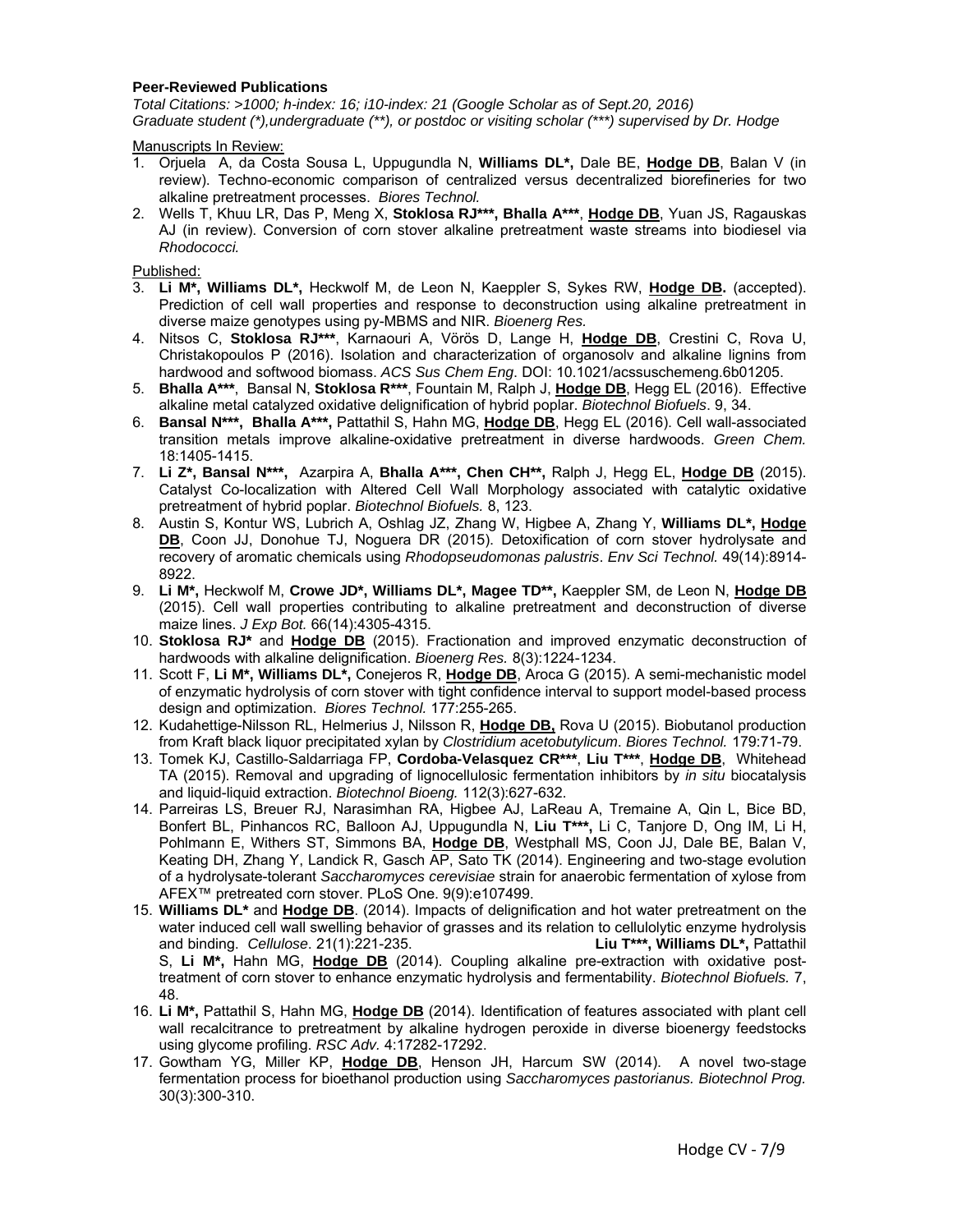- 18. Sato TK, **Liu T\*\*\*,** Parreiras LS, **Williams DL\*,** Wohlbach DJ, Bice BD, Breuer RJ, Breuer RJ, Ong IS, Qin L, Bulsalacchi D, Deshpande S, Daum C, Gasch AP, **Hodge DB** (2014). Harnessing Genetic Diversity in *Saccharomyces cerevisiae* for Improved Fermentation of Xylose in Hydrolysates of Alkaline Hydrogen Peroxide Pretreated Biomass*. Appl Env Microbiol.* 80(2):540- 554.
- 19. **Li Z\*, Chen CH\*, Li Z\*,** Hegg E, **Hodge DB**. (2013). Rapid and Effective Oxidative Pretreatment of Woody Biomass at Mild Reaction Conditions and Low Oxidant Loadings. *Biotechnol Biofuels*. 6(1), 119.
- 20. Li Z<sup>\*</sup>, Chen CH<sup>\*</sup>, Liu T<sup>\*\*\*</sup>, Mathrubootham V, Hegg EL, Hodge DB. (2013). Catalysis with Cu<sup>ll</sup>(bpy) Improves Alkaline Hydrogen Peroxide Pretreatment. *Biotechnol Bioeng.* 110(4):1078-1086.
- 21. **Stoklosa RJ\*,** Velez J, Kelkar S, Saffron CM, Thies MC, **Hodge DB** (2013). Correlating Lignin Structural Features to Phase Partitioning Behavior in a Novel Aqueous Fractionation of Softwood Kraft Black Liquor. *Green Chem.* 15(10):2904-2912.
- 22. **Stoklosa RJ\***, **Hodge DB** (2012). Extraction, Recovery, and Characterization of Hardwood and Grass Hemicelluloses for Integration into Biorefining Processes. *Ind Eng Chem Res.* 51:11045- 11053.
- 23. **Li M\*,** Foster C, Pu Y, Holmes D, Saffron C, Ragauskas A, **Hodge DB** (2012). Structural Characterization of Alkaline Hydrogen Peroxide Pretreated Grasses Exhibiting Diverse Lignin Phenotypes. *Biotechnol Biofuels.* 5(1)38.
- 24. Banerjee G, Car S, **Williams DL\*,** López-Meza S, Walton JD, **Hodge DB** (2012). Scale-up and Integration of Alkaline Hydrogen Peroxide Pretreatment, Enzymatic Hydrolysis, and Ethanolic Fermentation. *Biotechnol Bioeng.* 109(4):922-931.
- 25. Enman J, **Hodge DB,** Berglund KA, Rova U (2012). Growth promotive conditions for enhanced eritadenine production during submerged cultivation of *Lentinus edodes*. *J Chem Technol Biotechnol.* 87(7):903-907.
- 26. Banerjee G, Car S, Scott-Craig J, **Hodge DB**, Walton JD (2011). Alkaline peroxide pretreatment of corn stover: effects of biomass loading, peroxide concentration, and enzyme concentration and composition on yields of glucose and xylose. *Biotechnol Biofuels*. 4:16.
- 27. Helmerius J, **Vinblad von Walter J\*,** Rova U, Berglund KA, **Hodge DB** (2010). Impact of Hemicellulose Pre-extraction on the Properties of Birch Kraft Fibers. *Biores Technol.* 101(15):5996- 6005
- 28. **Hodge DB,** Andersson CA, Berglund KA, Rova U (2009). Detoxification Requirements for Bioconversion of Softwood Dilute Acid Hydrolyzates to Succinic Acid. *Enz Microb Technol.* 44:309- 316.
- 29. Andersson CA, Helmerius J, **Hodge DB,** Berglund K, Rova U (2009). Inhibition of Succinic Acid Production in Metabolically Engineered *Escherichia coli* by Neutralizing Agent, Organic Acids, and Osmolarity. *Biotech Prog.* 25(1):116-123.
- 30. **Hodge DB,** Karim MN, Schell DJ, McMillan JD (2009). Model-Based Fed-Batch for High-Solids Enzymatic Cellulose Hydrolysis. *Appl Biochem Biotech*. 152(1):88-107.
- 31. **Hodge DB,** Karim MN, Schell DJ, McMillan JD (2008). Soluble and Insoluble Solids Contributions to High-Solids Enzymatic Hydrolysis of Lignocellulose. *Biores Technol.* 99(18):8940-8948.
- 32. Enman J, **Hodge DB,** Berglund K, Rova U (2008). Production of the Bioactive Compound Eritadenine by Submerged Cultivation of Shiitake (*Lentinus edodes*) Mycelia. *J Ag Food Chem*. 56(8):2609–2612.
- 33. Andersson CA, **Hodge DB,** Berglund KA, Rova U (2007). Effect of Different Carbon Sources on the Production of Succinic Acid Using Metabolically Engineered *Escherichia coli*. *Biotech Prog*. 23(2):381-388.
- 34. Karim NM, **Hodge DB,** Simon L (2003). Data-Based Modeling and Analysis of Bioprocesses: Some Real Experiences. *Biotech Prog* 19(5):1591-1605*.*
- 35. **Hodge DB** and Karim MN (2002). Modeling and Advanced Control of Recombinant *Zymomonas mobilis* Fed-Batch Fermentation. *Biotech Prog* 18(3):572-579.

#### **Patents**

1. **Hodge DB**, Hegg EL, **Li Z\***, **Bhalla A**\*\*\*, Bansal N. Multi-ligand metal complexes and methods of using same to perform oxidative catalytic pretreatment of lignocellulosic biomass. 2015. U.S. Patent Application 20150352540

#### **Books**

1. *Biorefineries: Integrated Biochemical Processes for Liquid Biofuels.* (2014) Ed. Qureshi N, **Hodge DB**, Vertès A, Ed. Elsevier Press.

#### **Book Chapters**

1. Liao W and **Hodge DB** (2015). Enzymatic Hydrolysis of Starch and Lignocellulose for Biofuels. In: *Bioenergy* (Ed. Kamal S, Li Y). John Wiley and Sons.